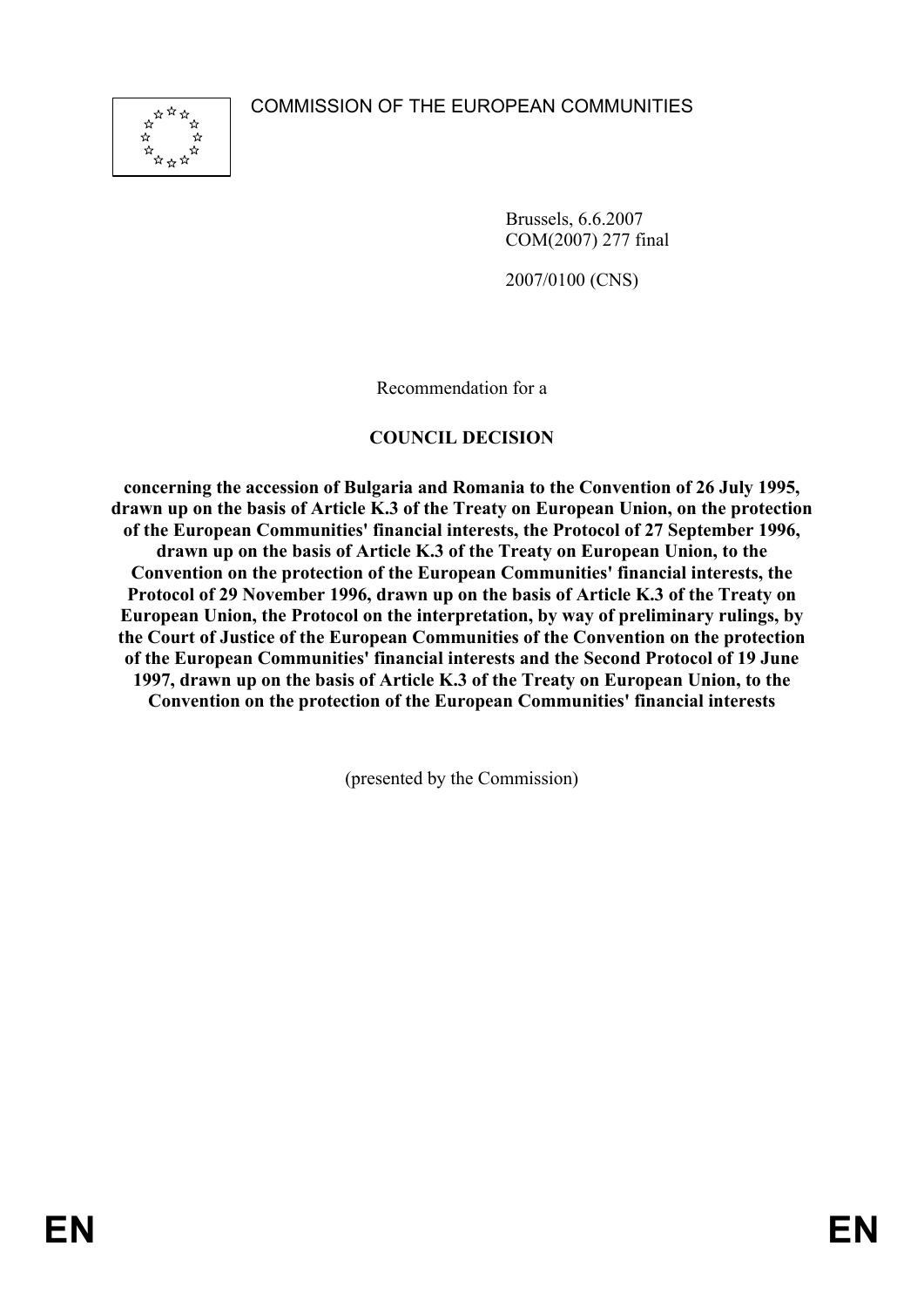## **EXPLANATORY MEMORANDUM**

The 2005 Act of accession of Bulgaria and Romania<sup>1</sup> has introduced a simplified system for the accession of Bulgaria and Romania to the conventions (and protocols) concluded by the Member States on the basis of Art. 34 TEU (previously Art. K.3 TEU) or Art. 293 TEC. It is indeed not anymore necessary, as in the past, to negotiate and conclude specific accession protocols to these conventions (which would have implied ratification by 27 States): Article 3(3) of the Act provides simply that Bulgaria and Romania accede to these conventions and protocols by virtue of the Act of Accession.

Article 3(3) and 3(4) of the Act of Accession provide that, to that effect, the Council shall adopt a decision in order to determine the date on which these conventions shall enter into force for Bulgaria and Romania and to make all the necessary adjustments to these conventions required by reason of the accession of the two new Member States (which would include, in any event, the adoption of the conventions in the Bulgarian and Romanian languages, so that these versions can be "equally authentic"). The Council shall act on a recommendation of the Commission, after consulting the European Parliament.

Annex I to the Act of Accession gives the list of the seven conventions and protocols concerned in the Justice and Home Affairs area. The list includes the Convention on the protection of the European Communities' financial interests of  $26.7.1995$ ,<sup>2</sup> its Protocols of 27.9.1996,<sup>3</sup> of 29.11.1996<sup>4</sup> and the 2<sup>nd</sup> Protocol of 19.6.1997,<sup>5</sup> all adopted under Title VI EU Treaty, set out to establish a common base for the criminal-law protection of the EC's financial interests. The Convention and its Protocols of 27.9.1996 and of 29.11.1996 entered into force on 17 October 2002 following ratification by the then 15 Member States. Ratification of the 2<sup>nd</sup> Protocol is still awaited by Italy.

There is no need for this Commission Recommendation to make the adjustments required by reason of the accession of Bulgaria and Romania to the aforementioned Convention and its Protocols, in accordance with Article 3(4) of the Act of Accession.

In view of the foregoing the Commission recommends that the Council takes a decision concerning the accession of Bulgaria and Romania to the Convention on the protection of the European Communities' financial interests and its Protocols.

1

<sup>1</sup> OJ L 157, 21.6.2005, p. 203.

 $\overline{2}$  Convention on the protection of the European Communities' financial interests, OJ C 316, 27.11.1995,  $\frac{p. 49}{p}$ 

Protocol to the Convention on the protection of the European Communities' financial interests, OJ  $C$  313, 23.10.1996, p. 2.

Protocol on the interpretation, by way of preliminary rulings, by the Court of Justice of the European Communities of the Convention on the protection of the European Communities' financial interests, OJ  $C 151, 20.5.1997, p. 2.$ 

Second Protocol to the Convention on the protection of the European Communities' financial interests, OJ C 221, 19.7.1997, p. 12.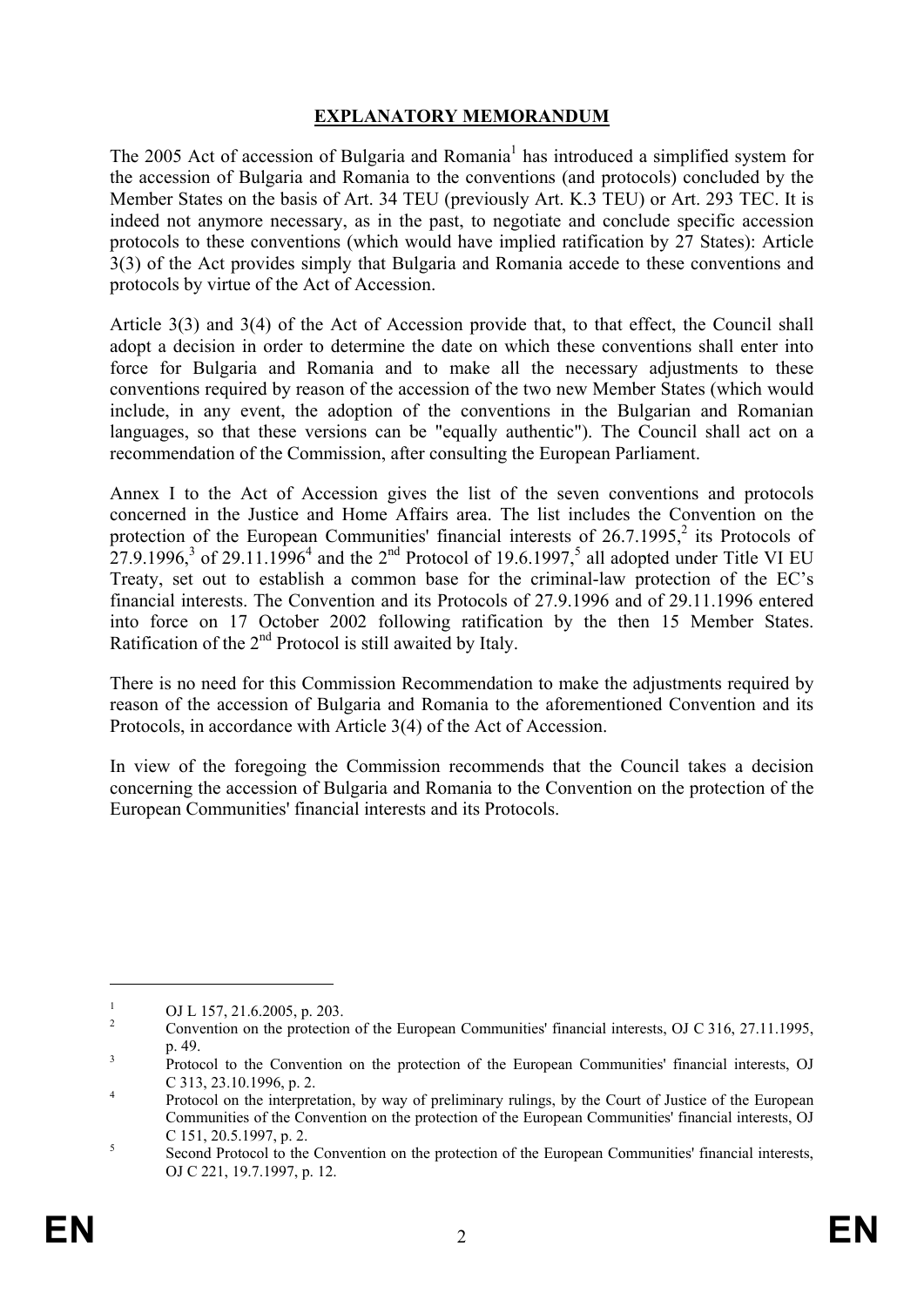#### 2007/0100 (CNS)

#### Recommendation for a

#### **COUNCIL DECISION**

**concerning the accession of Bulgaria and Romania to the Convention of 26 July 1995, drawn up on the basis of Article K.3 of the Treaty on European Union, on the protection of the European Communities' financial interests, the Protocol of 27 September 1996, drawn up on the basis of Article K.3 of the Treaty on European Union, to the Convention on the protection of the European Communities' financial interests, the Protocol of 29 November 1996, drawn up on the basis of Article K.3 of the Treaty on European Union, the Protocol on the interpretation, by way of preliminary rulings, by the Court of Justice of the European Communities of the Convention on the protection of the European Communities' financial interests and the Second Protocol of 19 June 1997, drawn up on the basis of Article K.3 of the Treaty on European Union, to the Convention on the protection of the European Communities' financial interests** 

#### THE COUNCIL OF THE EUROPEAN UNION,

Having regard to the Treaty on European Union,

Having regard to the Act of accession of Bulgaria and Romania, and in particular Article 3 (4) thereof,

Having regard to the recommendation from the Commission $6$ ,

Having regard to the opinion of the European Parliament<sup>7</sup>,

Whereas:

- (1) The Convention on the protection of the European Communities' financial interests<sup>8</sup>, signed on 26 July 1995 and drawn up on the basis of Article K.3 of the Treaty on European Union, (hereinafter referred to as "the Convention on the protection of the European Communities' financial interests"). The Convention on the protection of the European Communities' financial interests entered into force on 17 October 2002.
- (2) The Convention on the protection of the European Communities' financial interests was complemented by the Protocol of 27 September 1996, drawn up on the basis of Article K.3 of the Treaty on European Union, to the Convention on the protection of the European Communities' financial interests<sup>9</sup> (hereinafter referred to as "the Protocol of 27 September 1996") and the Protocol of 29 November 1996, drawn up on the basis

1

<sup>6</sup>  $\frac{6}{7}$  OJ C [...], [...], p. [...].

 $\frac{7}{8}$  OJ C […], […], p. […].

OJ C 316, 27.11.1995, p. 49 9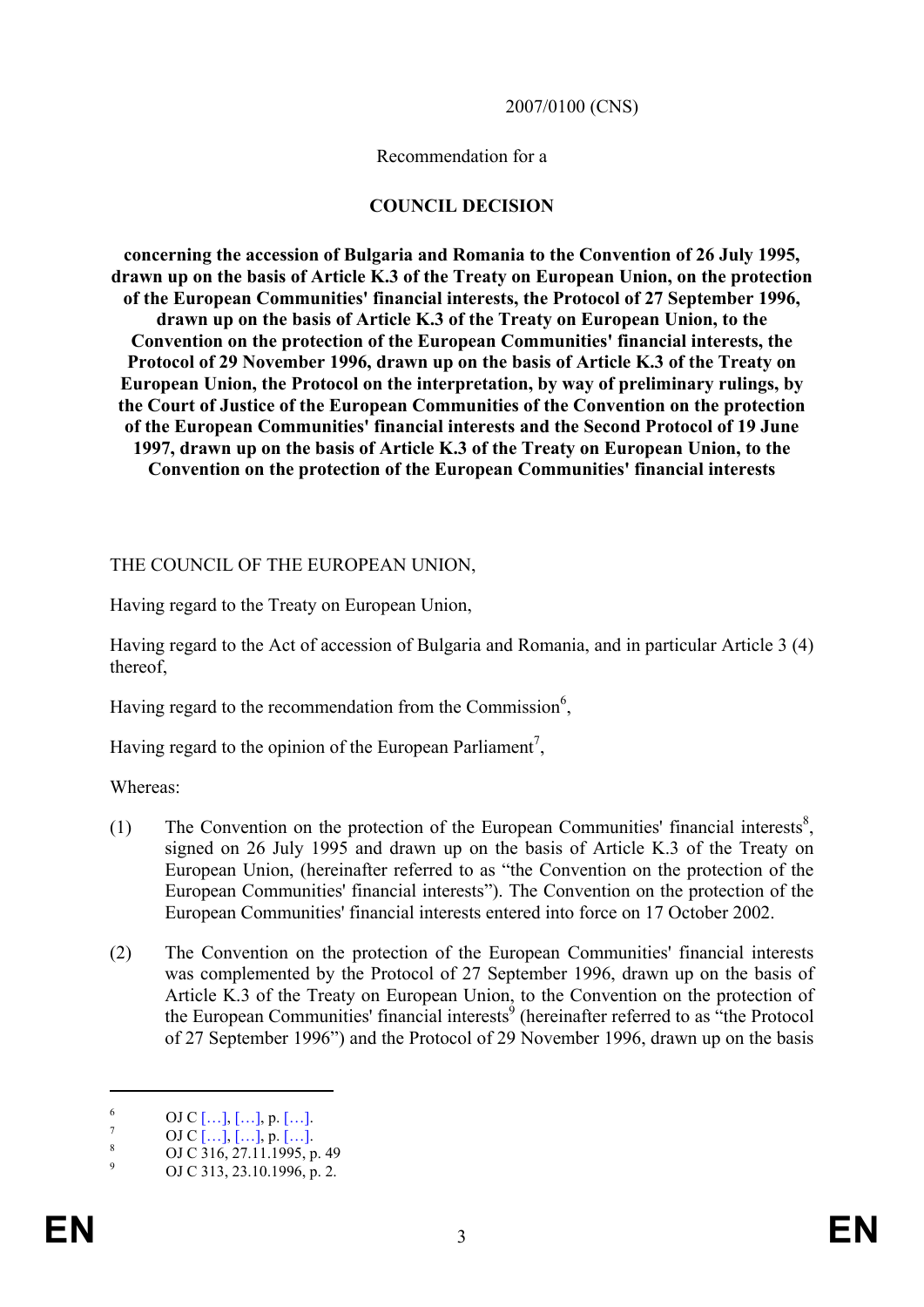of Article K.3 of the Treaty on European Union, on the interpretation, by way of preliminary rulings, by the Court of Justice of the European Communities of the Convention on the protection of the European Communities' financial interests<sup>10</sup> (hereinafter referred to as "the Protocol of 29 November 1996"), which both entered into force on 17 October 2002.

- (3) The Convention on the protection of the European Communities' financial interests was further complemented by the Second Protocol of 19 June 1997, drawn up on the basis of Article K.3 of the Treaty on European Union, to the Convention on the protection of the European Communities' financial interests $11$  (hereinafter referred to as "the Second Protocol of 19 June 1997") which has not yet entered into force.
- (4) Article 3 (3) of the Act of Accession provides that Bulgaria and Romania accede to the conventions and protocols concluded between the Member States, listed in Annex I to the Act of Accession, which comprises, inter alia, the Convention on the protection of the European Communities' financial interests, the Protocol of 27 September 1996, the Protocol of 29 November 1996 and the Second Protocol of 19 June 1997. They are to enter into force in relation to Bulgaria and Romania on the date determined by the Council,

HAS DECIDED AS FOLLOWS:

### *Article 1*

The texts of the Convention on the protection of the European Communities' financial interests, the Protocol of 27 September 1996, the Protocol of 29 November 1996 and the Second Protocol of 19 June 1997, drawn up in the Bulgarian and Romanian languages and annexed to this Decision, shall be authentic.

### *Article 2*

- 1. The Convention on the protection of the European Communities' financial interests, the Protocol of 27 September 1996 and the Protocol of 29 November 1996 shall enter into force in relation to between Bulgaria and Romania on the first day of the first month following the date of adoption of this Decision, unless they have already come into force for Bulgaria or Romania before that date.
- 2. The Second Protocol of 19 June 1997 shall enter into force in relation to Bulgaria and Romania on the same date when that Protocol enters into force with regard to the last State, which was a member of the European Union at the date of the adoption by the Council of the act drawing up that  $Protocol^{12}$ .

1

<sup>&</sup>lt;sup>10</sup> OJ C 151, 20.5.1997, p. 2.

<sup>&</sup>lt;sup>11</sup> OJ C 221, 19.7.1997, p. 12.

<sup>12</sup> Council Act of 19 June 1997 drawing up the Second Protocol of the Convention on the protection of the European Communities' financial interests, OJ C 221, 19.7.1997, p. 11.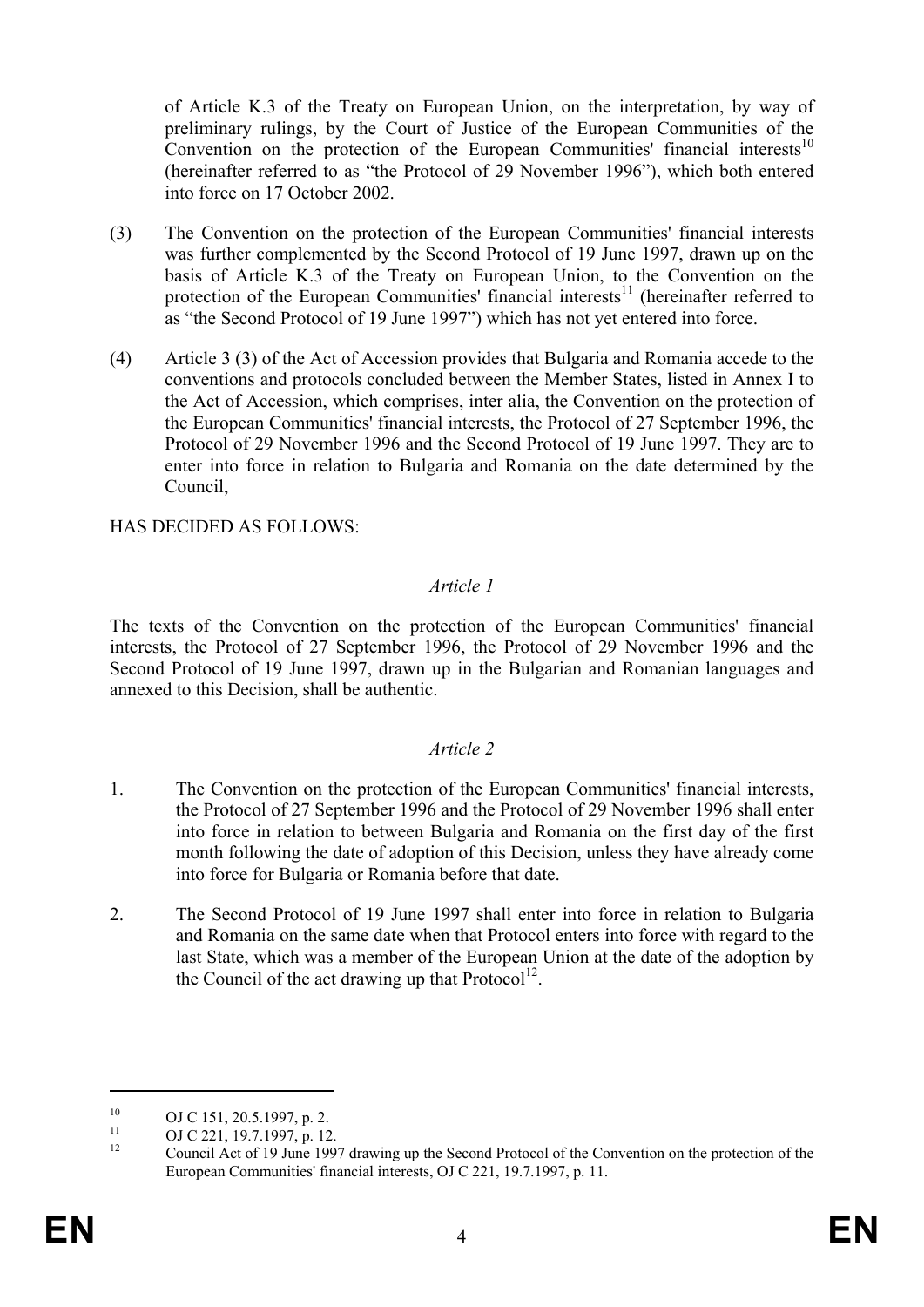### *Article 3*

This Decision shall take effect on the day following that of its publication in the *Official Journal of the European Union*.

Done at Brussels,

 *For the Council The President*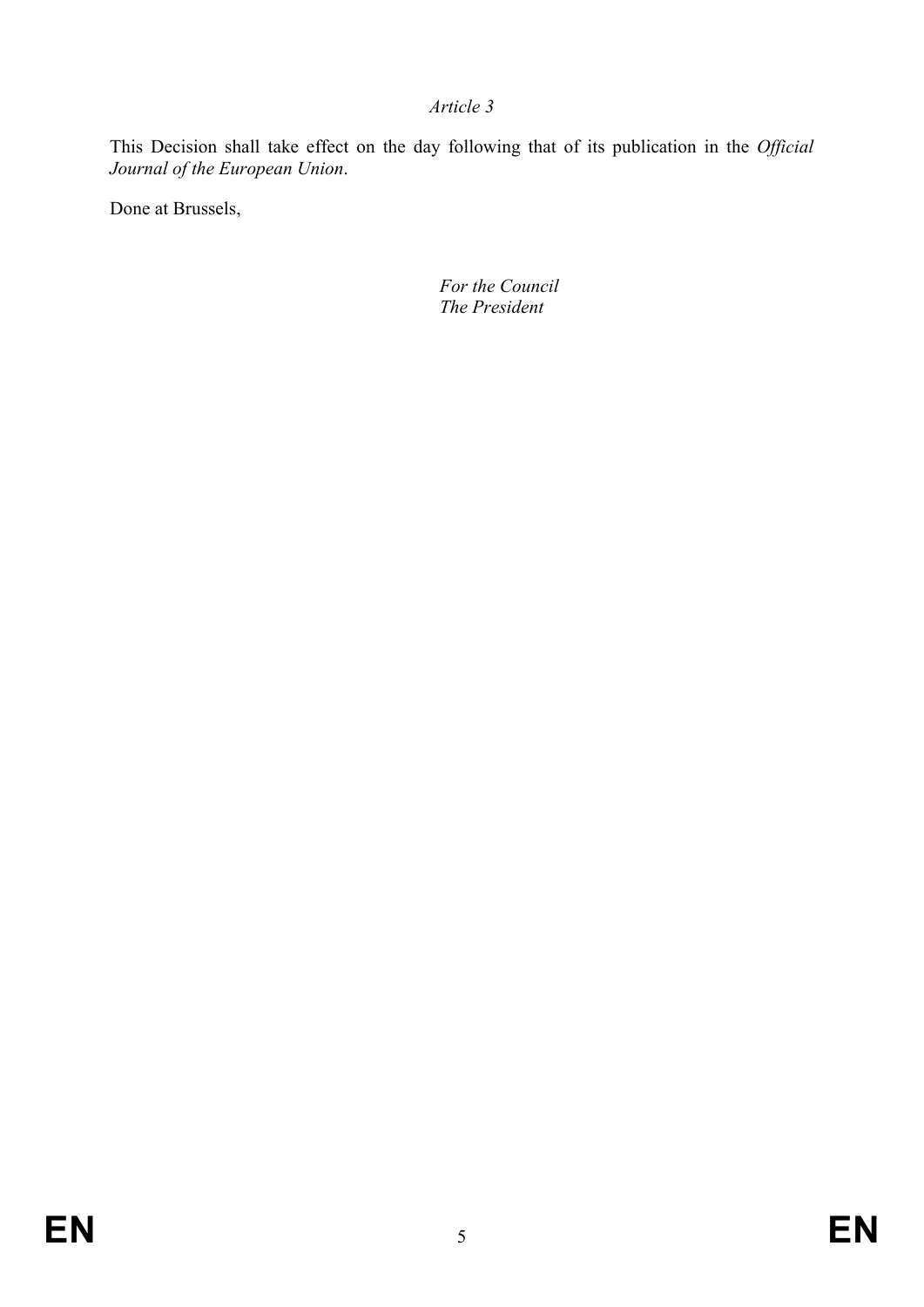Text of the Convention of 26 July 1995, drawn up on the basis of Article K.3 of the Treaty on European Union, on the protection of the European Communities' financial interests in the Bulgarian and Romanian languages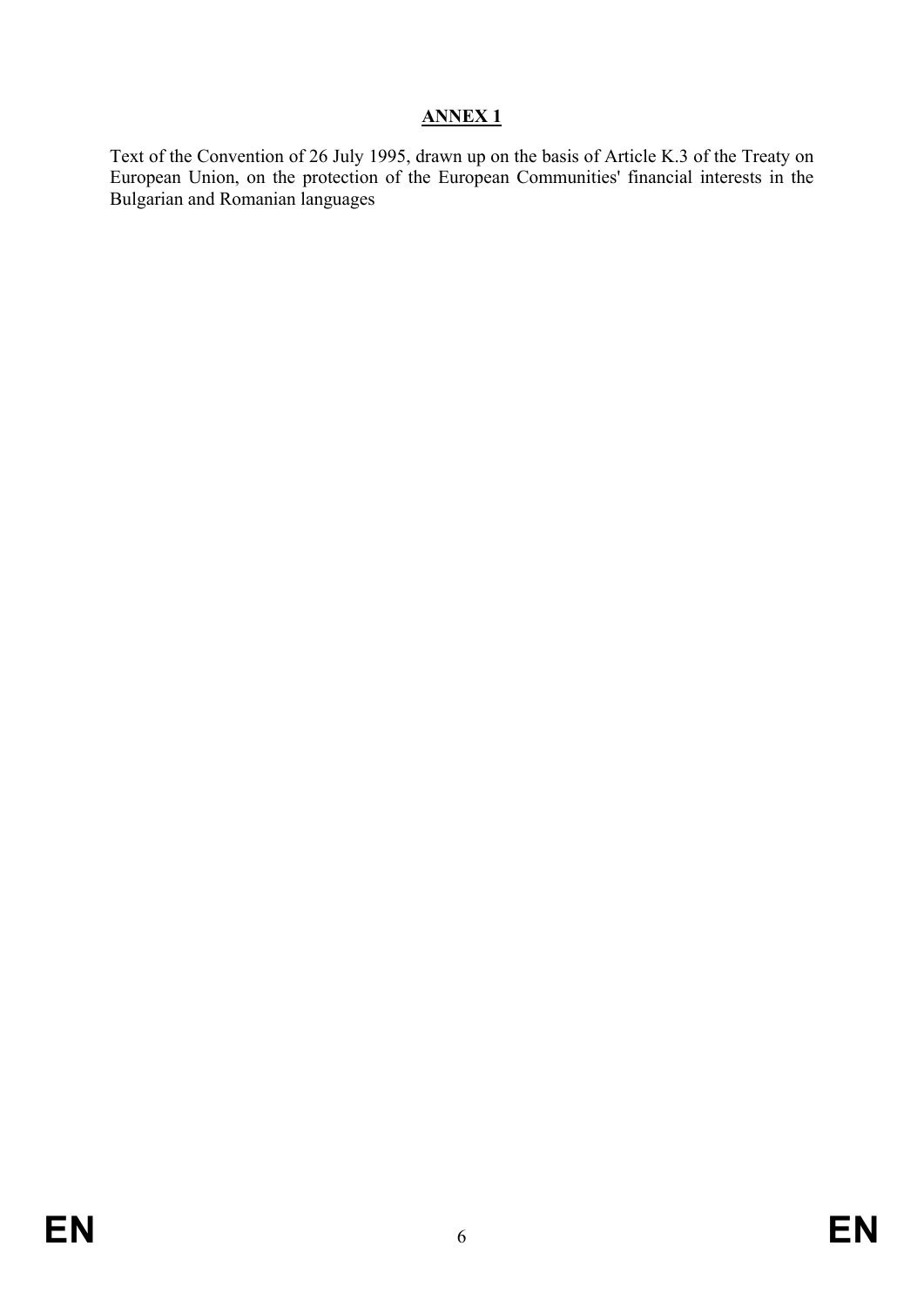Text of the Protocol of 27 September 1996, drawn up on the basis of Article K.3 of the Treaty on European Union, to the Convention on the protection of the European Communities' financial interests in the Bulgarian and Romanian languages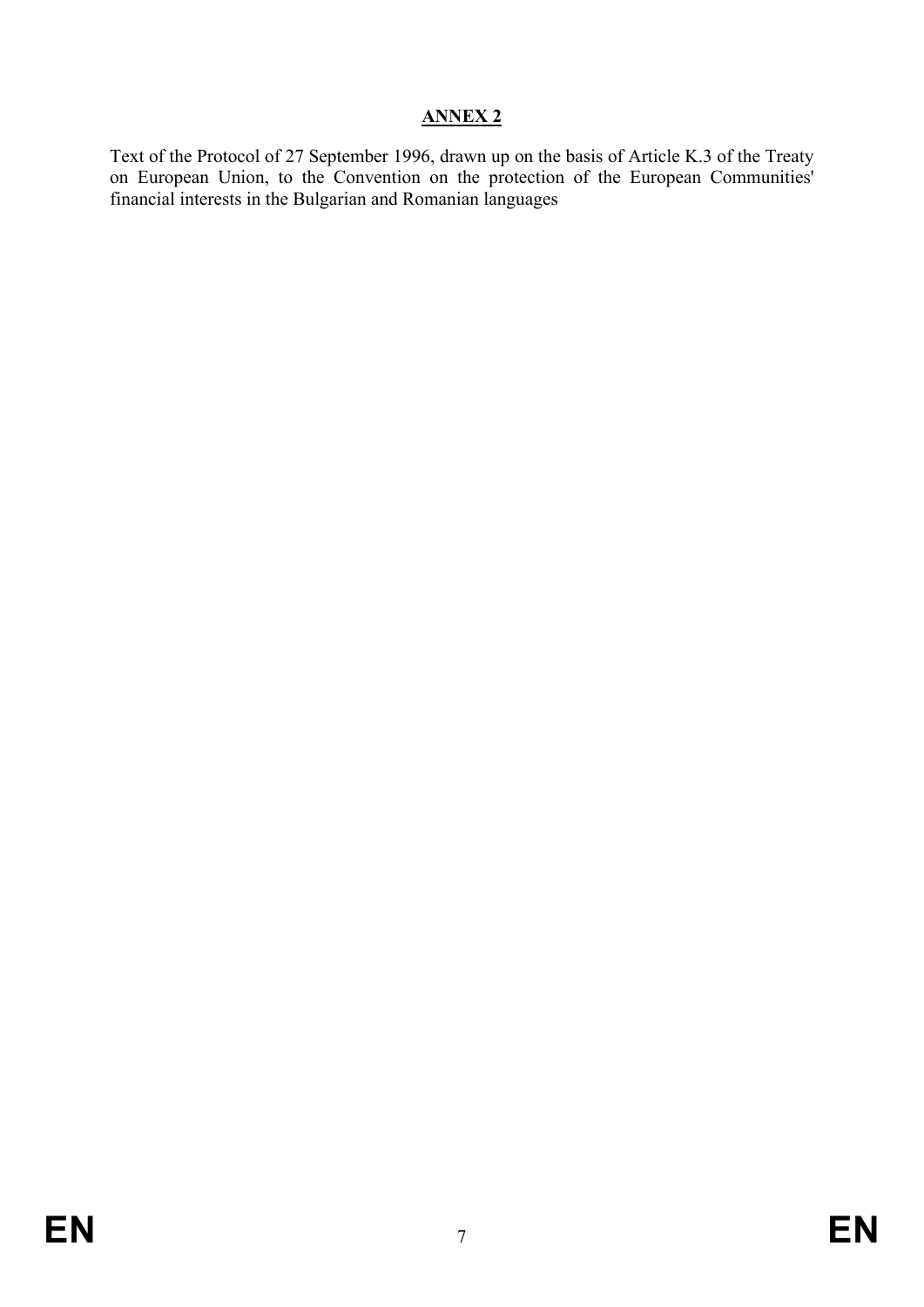Text of the Protocol of 29 November 1996, drawn up on the basis of Article K.3 of the Treaty on European Union, on the interpretation, by way of preliminary rulings, by the Court of Justice of the European Communities of the Convention on the protection of the European Communities' financial interests in the Bulgarian and Romanian languages